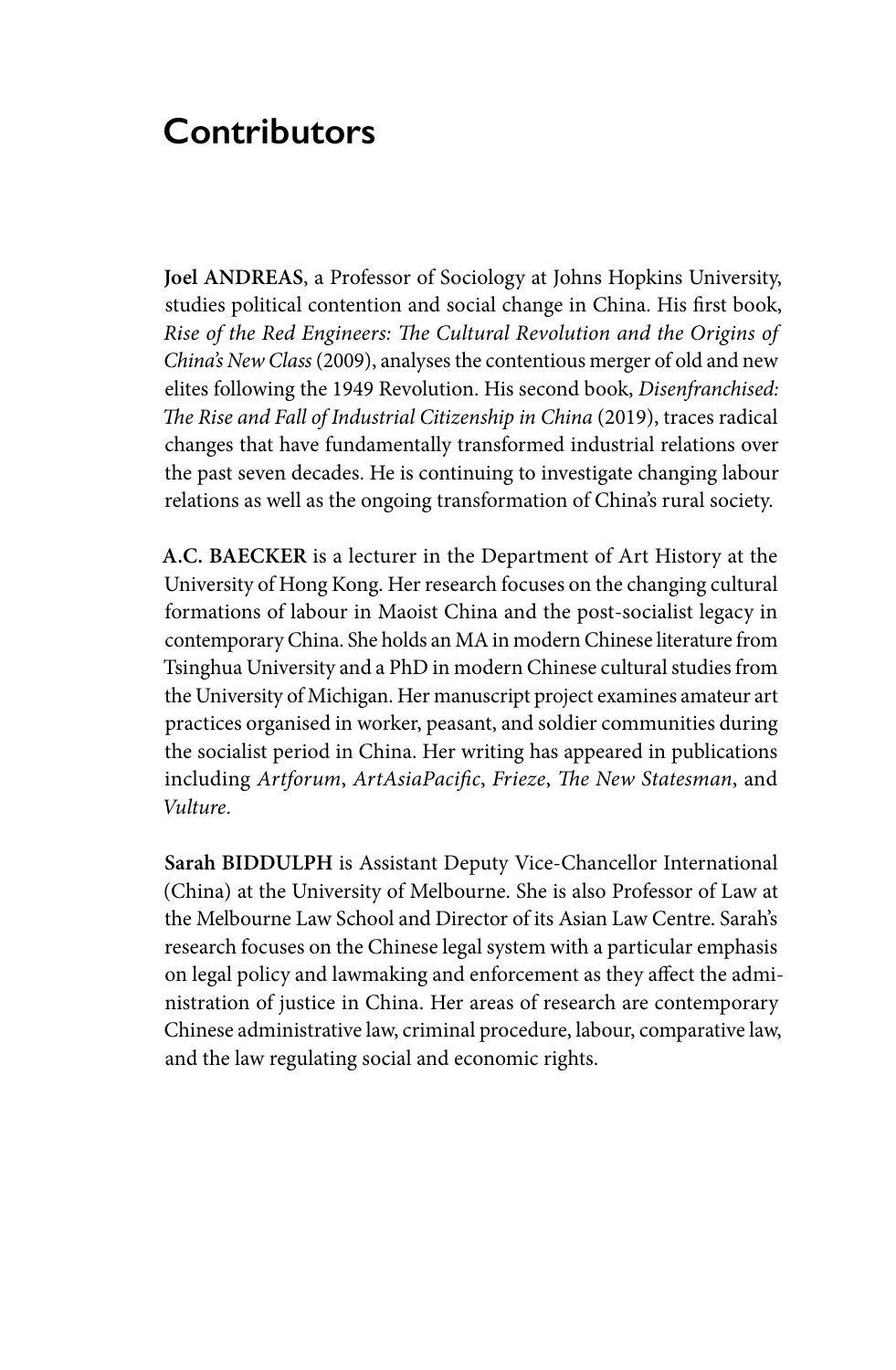**Marc BLECHER** is James Monroe Professor of Politics and East Asian Studies at Oberlin College. His latest book, *Politics as a Science: A Prolegomenon*, co-authored with Philippe Schmitter, was published in 2020. He is at work on *A World to Lose*, a longitudinal study of working-class formation in China from its birth to the present, and *Class and the Chinese Communist Party: A Social History of Change*, with David Goodman, Guo Yingjie, Jean-Louis Rocca, and Tang Beibei.

**Michel BONNIN** is Professor Emeritus at the École des Hautes Études en Sciences Sociales, Paris, and Adjunct Professor at the Chinese University of Hong Kong, where he teaches the history of the Chinese Cultural Revolution. In the 1990s, he was the founding director of the French Research Centre on Contemporary China and of the magazine *China Perspectives*, both based in Hong Kong. In 2013, he published *The Lost Generation: The Rustication of China's Educated Youth (1968–1980)*, which has one French and two Chinese editions.

**Darren BYLER** is an Assistant Professor of International Studies at Simon Fraser University in Vancouver, British Columbia. He is the author of the ethnography *Terror Capitalism: Uyghur Dispossession and Masculinity in a Chinese City* (2021) and the narrative-driven book *In the Camps: China's High-Tech Penal Colony* (2021). His current research interests are focused on infrastructure development and global China in the context of Xinjiang and Malaysia.

**Corey BYRNES** is Associate Professor of Chinese Culture, Comparative Literature, and the Environmental Humanities at Northwestern University. He is the author of *Fixing Landscape: A Techno-Poetic History of China's Three Gorges* (2019), which won the 2018 First Book Award from the Weatherhead Institute for East Asian Studies and an Honorable Mention for the 2020 Harry Levin Prize for outstanding first book from the American Comparative Literary Association. His current project examines the relationship between China and a global environmental imaginary in which it is increasingly treated as an existential threat.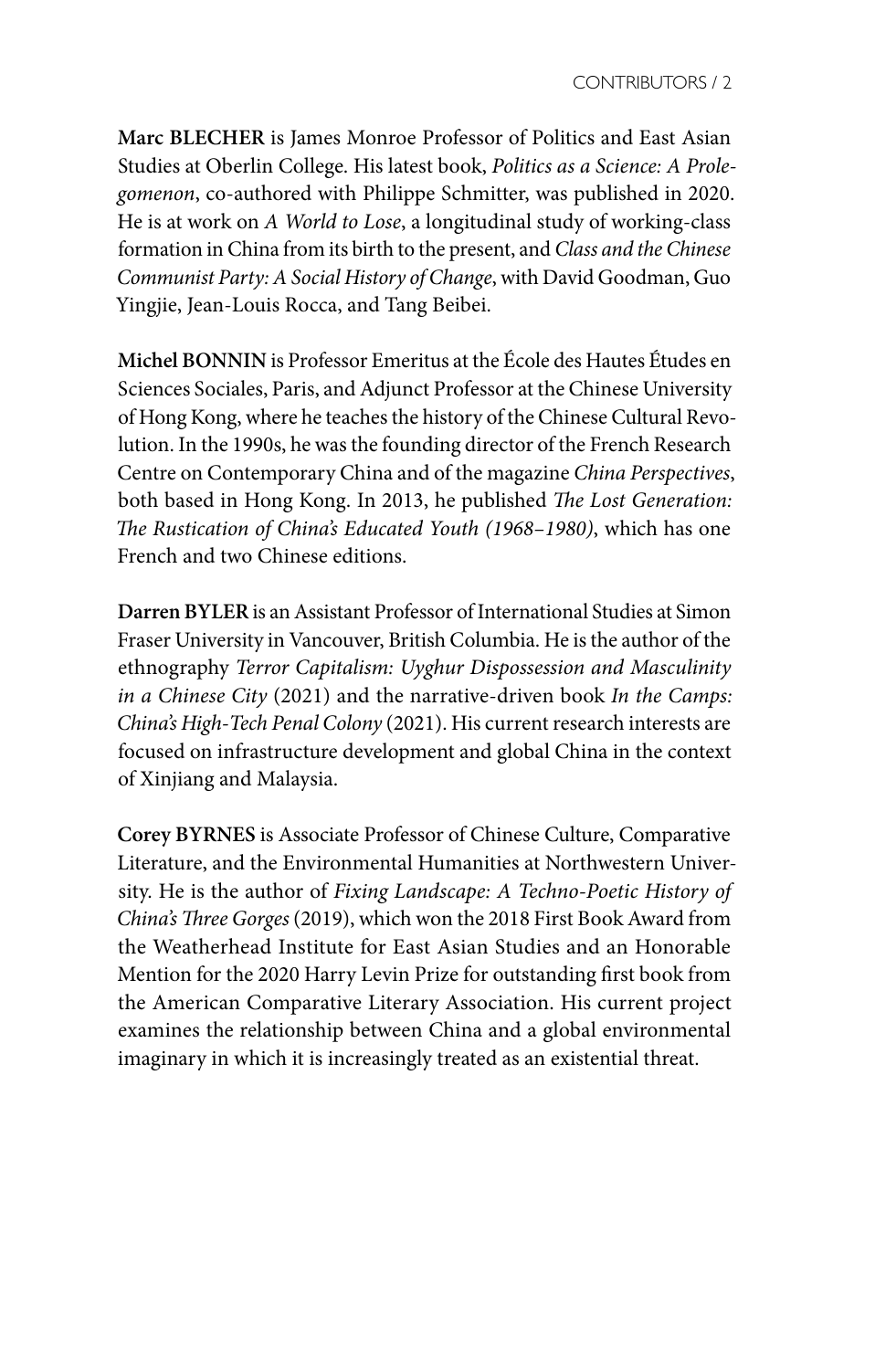**Anita CHAN** is a Visiting Fellow at The Australian National University and co-editor of *The China Journal*. Prior to that, she was a Research Professor at the University of Technology Sydney*.* She has published widely on Chinese workers' conditions, the Chinese trade union, labour rights, and comparative labour issues. Her ten books include *Children of Mao: Personality Development and Political Activism in the Red Guard Generation* (1985), *China's Workers under Assault* (2001), *Chen Village: Revolution to Globalization* (2009), and, as editor, *Labour in Vietnam* (2011), *Walmart in China* (2011) and *Chinese Workers in Comparative Perspective* (2015).

**Chris King-Chi CHAN** is an Associate Professor in the Department of Sociology and the Director of Social Innovation Studies at the Chinese University of Hong Kong. He holds a PhD from the University of Warwick. His research interests include labour, civil society, and social development. He is the author of *The Challenge of Labour in China: Strikes and the Changing Labour Regime in Global Factories* (2010) and has published numerous papers in journals such as *China Quarterly*, *Journal of Contemporary Asia*, *Globalizations*, *Development and Change*, and *Third World Quarterly*.

**Jenny CHAN** is an Assistant Professor of Sociology at the Hong Kong Polytechnic University. She is the co-author, with Mark Selden and Pun Ngai, of *Dying for an iPhone: Apple, Foxconn, and the Lives of China's Workers* (2020). She also serves on the board of the International Sociological Association's Research Committee on Labour Movements. Her research, funded by the Junior Research Fellowship of the University of Oxford's Kellogg College (2015–18) and the Early Career Scheme of the Research Grants Council of Hong Kong (2018–21), focuses on the informalisation of labour in Global China.

**CHEN Feng** is Fudan Chair Professor at the Institute of Global Public Policy at Fudan University and Professor Emeritus at Hong Kong Baptist University. His research has focused on Chinese politics, labour politics, and the labour movement, ideology and local governance. He has published widely on these subjects.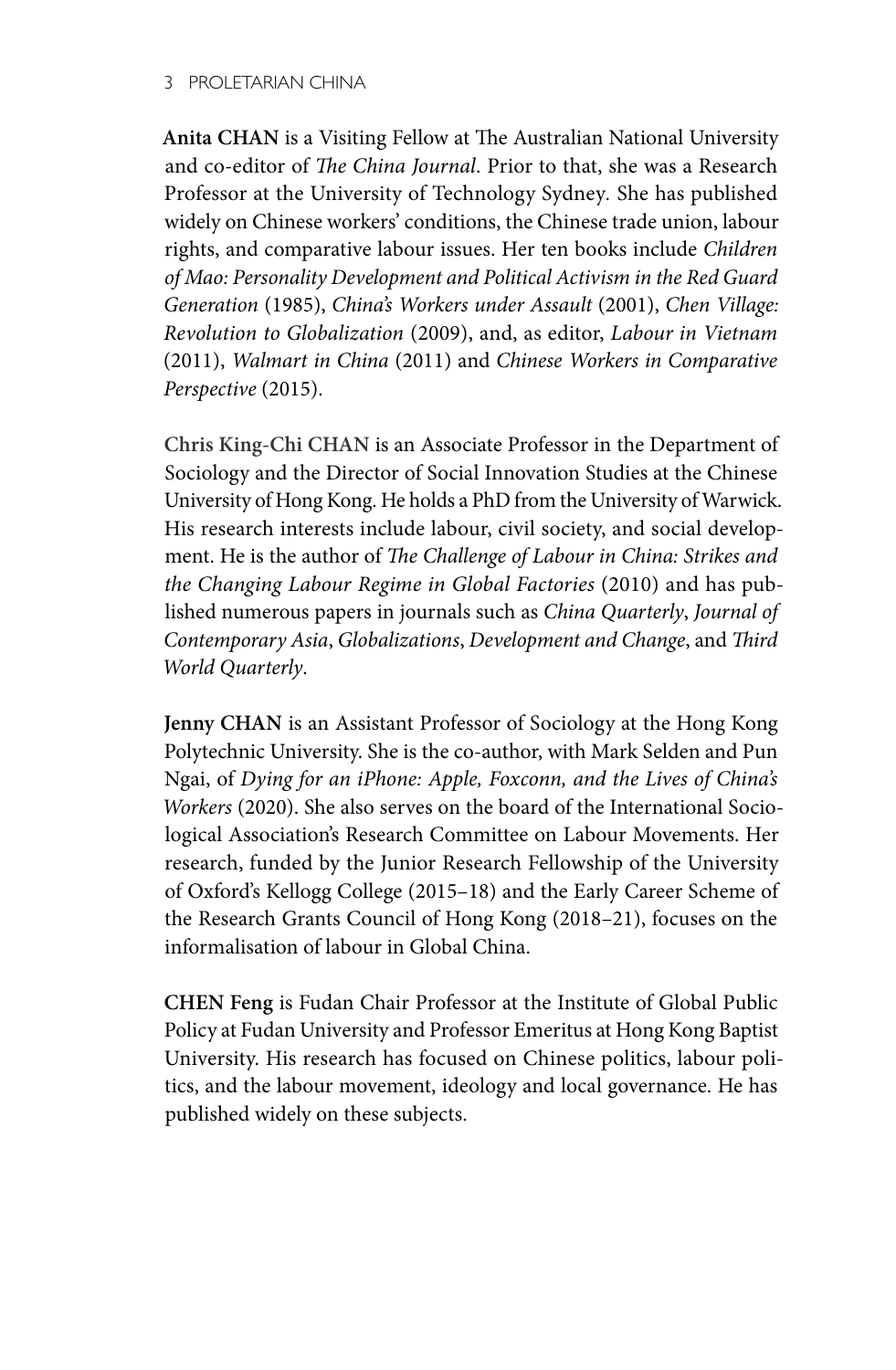**Po-chien CHEN** has been an organiser and researcher in different trade unions (such as the Telecommunication Union, the Higher Education Union, and the Young Irregular Workers' Union) and labour organisations in Taiwan since 2002. He currently serves as the General Secretary of the Taiwan Labour History and Culture Society.

**CHEN Qiufan** (a.k.a. Stanley CHAN) is an award-winning Chinese speculative fiction author, translator, creative producer, and curator. He is Honorary President of the Chinese Science Fiction Writers' Association and has a seat on the Xprize Foundation Science Fiction Advisory Council. His works include the novel *Waste Tide* and, co-authored with Kai-Fu Lee, the book *AI 2041: Ten Visions for Our Future*. He currently lives in Shanghai and is the founder of Thema Mundi Studio.

**Maggie CLINTON** is an Associate Professor of History at Middlebury College. She is the author of *Revolutionary Nativism: Fascism and Culture in China, 1927–1937* (2017). Clinton completed her Master's in Social Work at Columbia University in 2021 and is becoming licensed to practice as a psychotherapist. She continues to work on a book project on China's twentieth-century participation in regional and global oil markets.

**Robert CLIVER** is a Professor of History at Humboldt State University in California, where he has lived for fourteen years. He grew up in Massachusetts and earned his BA in history at Tufts University. After spending some time in Beijing working as a translator, he continued his education with an MA at the University of Hawai`i and a PhD at Harvard University. He has also taught at the Foreign Affairs University in Beijing and Oxford University in England. He is the author of *Red Silk: Class, Gender, and Revolution in China's Yangzi Delta Silk Industry* (2020).

**Alexander F. DAY** is Associate Professor of History and Chair of East Asian Studies at Occidental College in Los Angeles. He studies the intellectual, social, and cultural history of peasants, food, and agrarian change in China. His first book, *The Peasant in Postsocialist China: History, Politics, and Capitalism* (2013), centres on the question of why the peasant, and rural China more broadly, continually reappears as a figure of crisis in Chinese history. His second book project traces the labour and environmental history of a tea farm and factory in Guizhou Province from the 1930s to the present.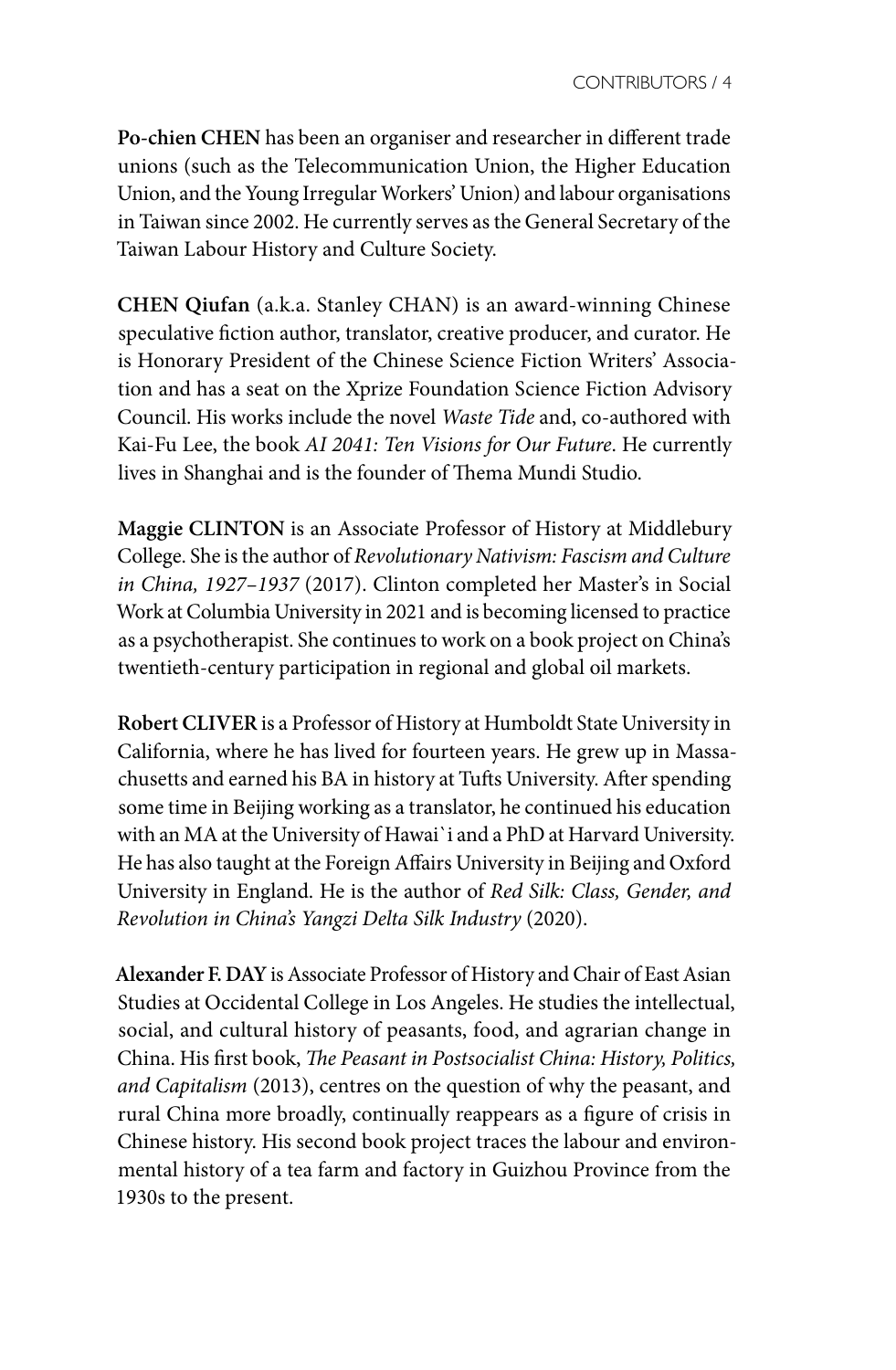**Brian DEMARE** teaches modern Chinese history at Tulane University. A cultural historian, he is primarily interested in exploring how Chinese citizens have navigated everyday life under Communist Party rule. His first book, *Mao's Cultural Army* (2015), brings to life the world of rural drama troupes, revealing the Communists' revolution to be a profoundly theatrical event. His second book, *Land Wars* (2019), blends archival and narrative sources to investigate the most critical moment of Maoist rural revolution. He is currently writing a collection of true-crime studies based on archival documents from a rural county in Jiangxi Province.

**Yige DONG** is an Assistant Professor in Sociology and Global Gender and Sexuality Studies at the State University of New York at Buffalo. Her research interests include political economy, labour, gender, contentious politics, and comparative historical methods. Dong's research on Chinese labour politics and feminist movements has appeared in the *International Journal of Comparative Sociology*, *Critical Asian Studies*, and *Modern China*, among others*.* She is currently working on a book that examines the politics of care work during the rise and fall of industrial socialism in China. She has been serving on the editorial board of the *Made in China Journal* since 2018.

**Manfred ELFSTROM** is an Assistant Professor in the Department of Economics, Philosophy and Political Science at the University of British Columbia, Okanagan. He is the author of *Workers and Change in China: Resistance, Repression, Responsiveness* (2021) and his work has appeared in *China Quarterly*, *Journal of Contemporary China*, *British Journal of Industrial Relations*, *Industrial and Labor Relations Review*, and *China Information*. Dr Elfstrom has a doctorate from Cornell University. Before entering academia, he worked in the nonprofit world, supporting workers' rights and improved grassroots governance in China.

**Jacob EYFERTH** is a social historian of twentieth-century China interested in the lives of non-elite people. His first book, *Eating Rice from Bamboo Roots* (2009), is an ethnographic history of a community of papermakers in Sichuan. He is currently working on a second book, tentatively titled *Cotton, Gender, and Revolution in Twentieth-Century China*.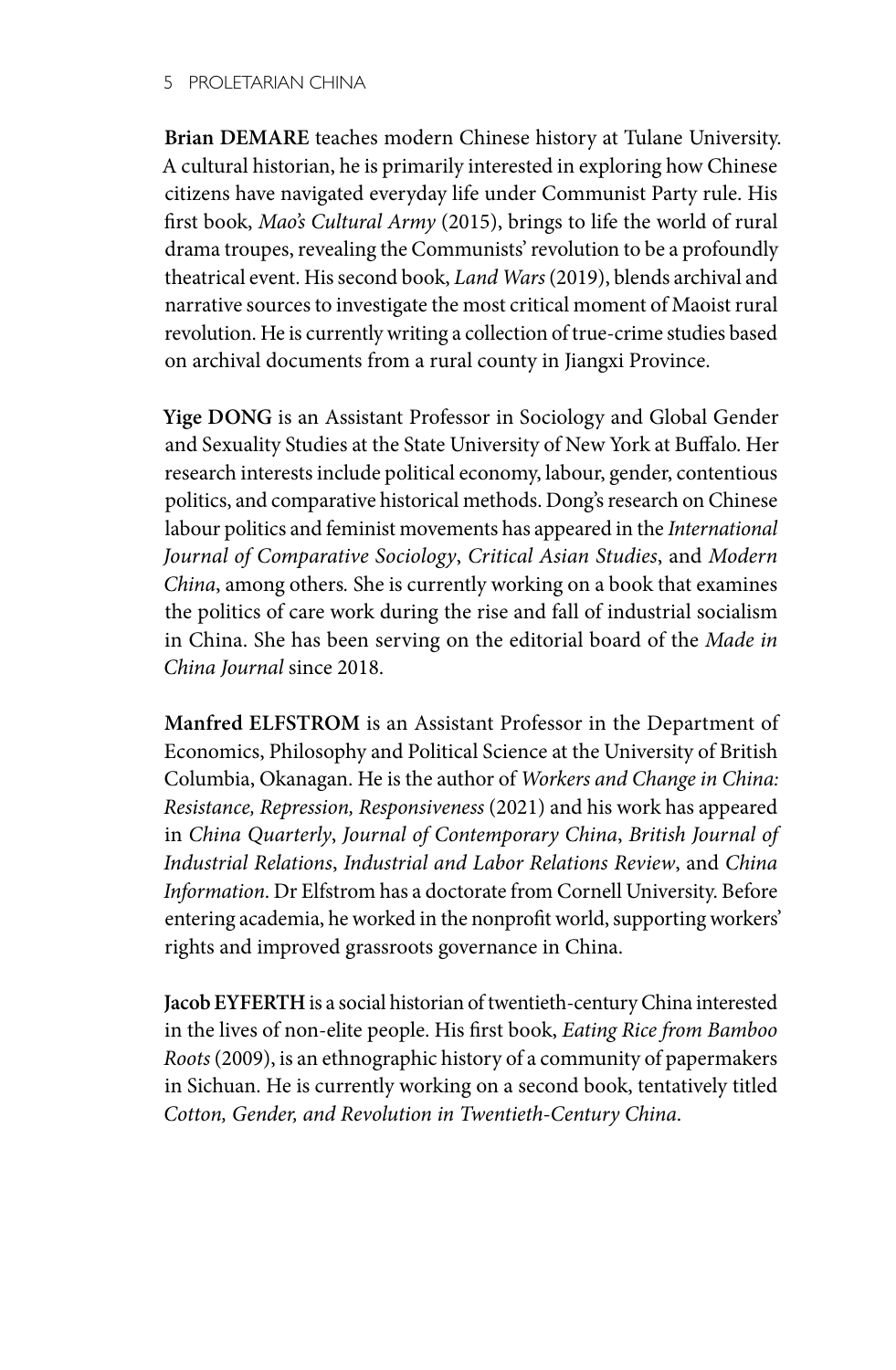**Eric FLORENCE** is Associate Professor at the Centre for Ethnic and Migration Studies and PragmApolis at the University of Liege. His research focuses on the cultural politics of labour, the transformation of labour regimes, and the cultural and political mediation of workers' experiences in contemporary China. For the past twenty years, he has carried out research on the cultural politics of labour in South China and has coordinated research projects on international migration at the Centre for Ethnic and Migration Studies.

**Ivan FRANCESCHINI** is a Postdoctoral Fellow at The Australian National University. After more than a decade spent studying labour activism in China, his current research focuses on the social impact of Chinese engagements in Cambodia. With Tommaso Facchin, he co-directed the documentaries *Dreamwork China* (2011) and *Boramey: Ghosts in the Factory* (2021). He founded and co-edits the *Made in China Journal*. His latest book is the co-edited volume *Afterlives of Chinese Communism: Political Concepts from Mao to Xi* (2019).

**Mark W. FRAZIER** is Professor of Politics and Co-Director of the India China Institute at the New School for Social Research (New York). His research interests include labour and social policy in China and the politics of urbanisation, migration, and citizenship in China and India. He is the author of *The Power of Place: Contentious Politics in Twentieth Century Shanghai and Bombay* (2019). Other publications include *Socialist Insecurity: Pensions and the Politics of Uneven Development in China* (2010) and *The Making of the Chinese Industrial Workplace* (2002).

**Eli FRIEDMAN** is an Associate Professor and Chair of the Department of International and Comparative Labor at Cornell University's School of Industrial and Labor Relations. He is the author of *Insurgency Trap: Labor Politics in Postsocialist China* (2014) and is writing a book entitled *The Urbanization of People: Development, Labor Markets, and Schooling in the Chinese City*.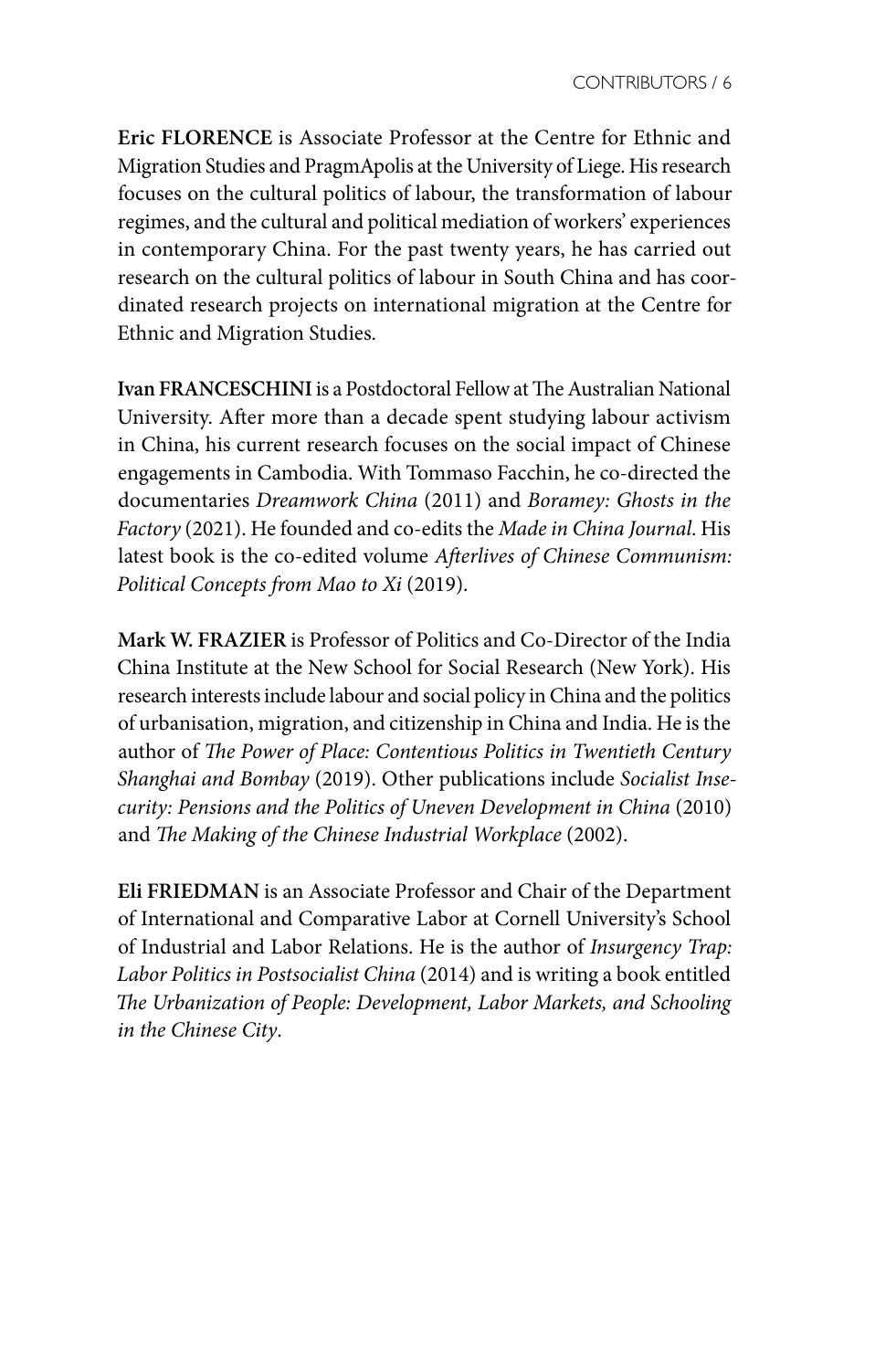**Chloé FROISSART** is a Professor of History and Political Science in the Department of Chinese Studies at the National Institute for Oriental Languages and Civilisations in Paris. She previously served as the director of Tsinghua University's Sino-French Centre in Social Sciences in Beijing, was a senior researcher at the French Centre for Research on Contemporary China in Hong Kong, and an Associate Professor at Rennes 2 University. Her research interests broadly pertain to state–society relations in China, with a focus on collective actions, citizenship, labour and environmental politics, and the transformations of the Chinese regime.

**Mary E. GALLAGHER** is the Amy and Alan Lowenstein Professor of Democracy, Democratization, and Human Rights at the University of Michigan, where she is also the Director of the International Institute. From 2008 to 2020, she was the director of the Kenneth G. Lieberthal and Richard H. Rogel Center for Chinese Studies. She received her PhD in politics in 2001 from Princeton University. Her research focuses on Chinese politics, US–China relations, and Chinese state–society relations, especially labour politics and labour law. Her most recent book is *Authoritarian Legality in China: Law, Workers and the State* (2017).

**Matthew GALWAY** is a lecturer in the School of Culture, History and Language at The Australian National University. He was previously the Hansen Trust Lecturer, Asian History, at the University of Melbourne, where he taught courses on Cold War Asia and modern Chinese history. His research focuses on intellectual history and global Maoism, both of which make up the focus of his first book, *The Emergence of Global Maoism: China and the Cambodian Communist Movement, 1949–1979* (forthcoming in 2022).

**Aaron HALEGUA** is the founder of a law firm in New York City and a Research Fellow at the New York University School of Law. He recently assisted more than 2,400 Chinese construction workers trafficked to Saipan to recover US\$14 million in backpay. Mr Halegua has consulted for Apple, Asia Society, Ford Foundation, and the International Labour Organization on labour issues in China, Myanmar, Malaysia, Thailand, and Mexico. He is the author of numerous book chapters, articles, and op-eds about labour issues, including the report *Who Will Represent China's Workers: Lawyers, Legal Aid, and the Enforcement of Labor Rights* (2016).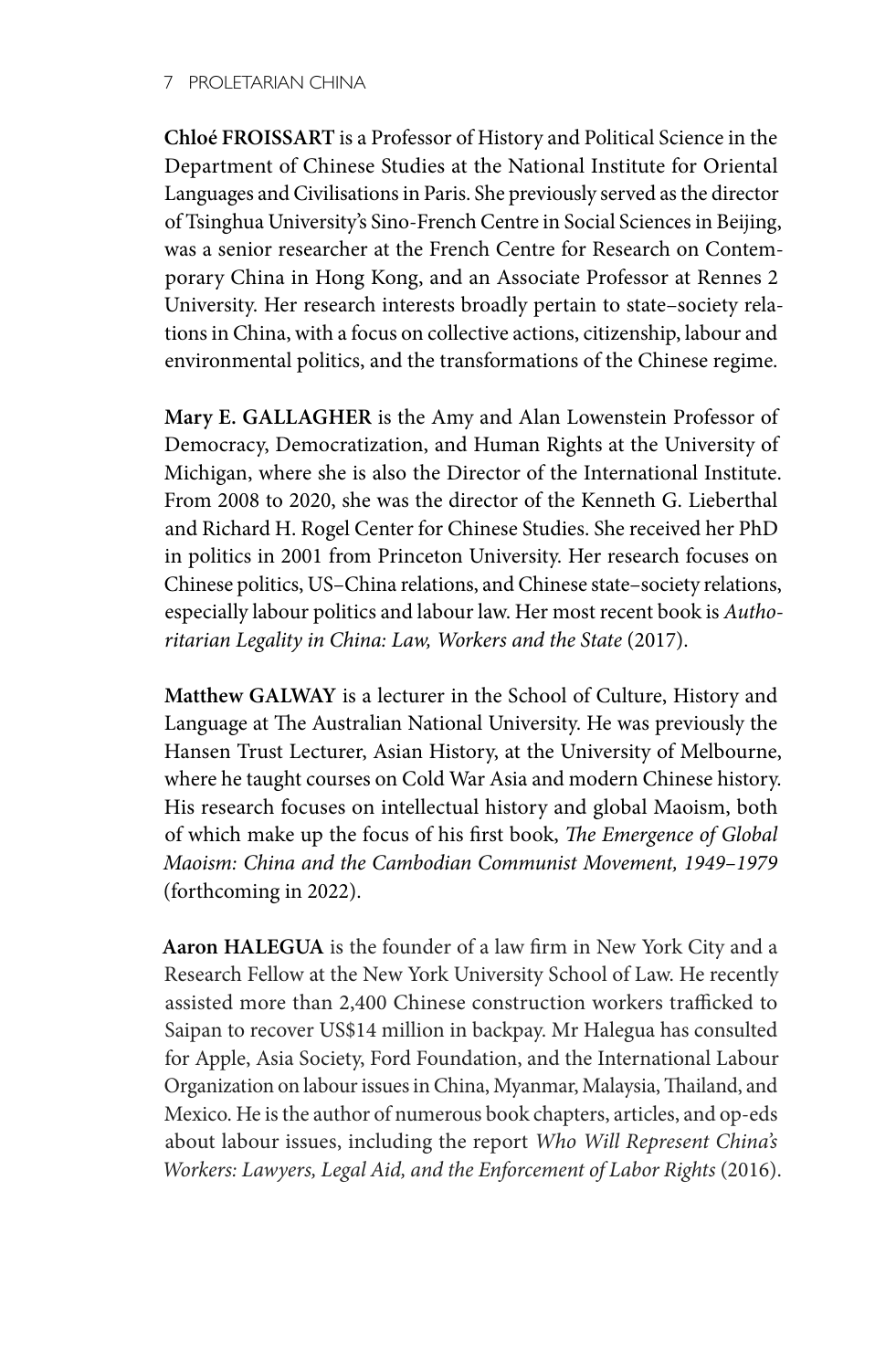**Jane HAYWARD** lectures in China and Global Affairs at the Lau China Institute, King's College London. Her research examines the processes by which the Chinese state is becoming increasingly integrated into the global capitalist economy, with a focus on China's agrarian question and related issues of urbanisation.

**Gail HERSHATTER** is Distinguished Professor of History at the University of California, Santa Cruz, and a former president of the Association for Asian Studies. Her books include *The Workers of Tianjin* (1986, Chinese translation 2016), *Personal Voices: Chinese Women in the 1980s* (1988, with Emily Honig), *Dangerous Pleasures: Prostitution in Twentieth-Century Shanghai* (1997, Chinese translation 2003), *Women in China's Long Twentieth Century* (2004), *The Gender of Memory: Rural Women and China's Collective Past* (2011, Chinese translation 2017), and *Women and China's Revolutions* (2019).

**Koji HIRATA** is a Research Fellow in Emmanuel College at the University of Cambridge and an incoming lecturer in Modern History at Monash University. His research focuses on the business, economic, and social histories of modern China, as well as on China's relations with Japan and Russia.

**Emily HONIG** is a Professor of History at the University of California, Santa Cruz. Her research interests include gender, sexuality, and ethnicity in modern Chinese history, comparative labour history, Chicana history, nationalism and sexuality in the Third World, and oral history. Her books include *Sisters and Strangers: Women in the Shanghai Cotton Mills 1919–1949* (1986), *Personal Voices: Chinese Women in the 1980s*  (1988, with Gail Hershatter), *Creating Chinese Ethnicity: Subei People in Shanghai 1850–1980* (1992), *Remapping China: Fissures in Historical Terrain* (1995, with Gail Hershatter), and *Across the Great Divide: The Sent-Down Youth Movement in Mao's China* (2019, with Xiaojian Zhao).

**Ming-sho HO** is a Professor in the Department of Sociology at National Taiwan University. His research interests include social movements and labour and environmental issues. He published the books *Challenging Beijing's Mandate from Heaven: Taiwan's Sunflower Movement and Hong Kong's Umbrella Movement* (2019) and *Taiwan's Working Class Formation: Fractured Solidarity in State-Owned Enterprises, 1945–2012* (2014).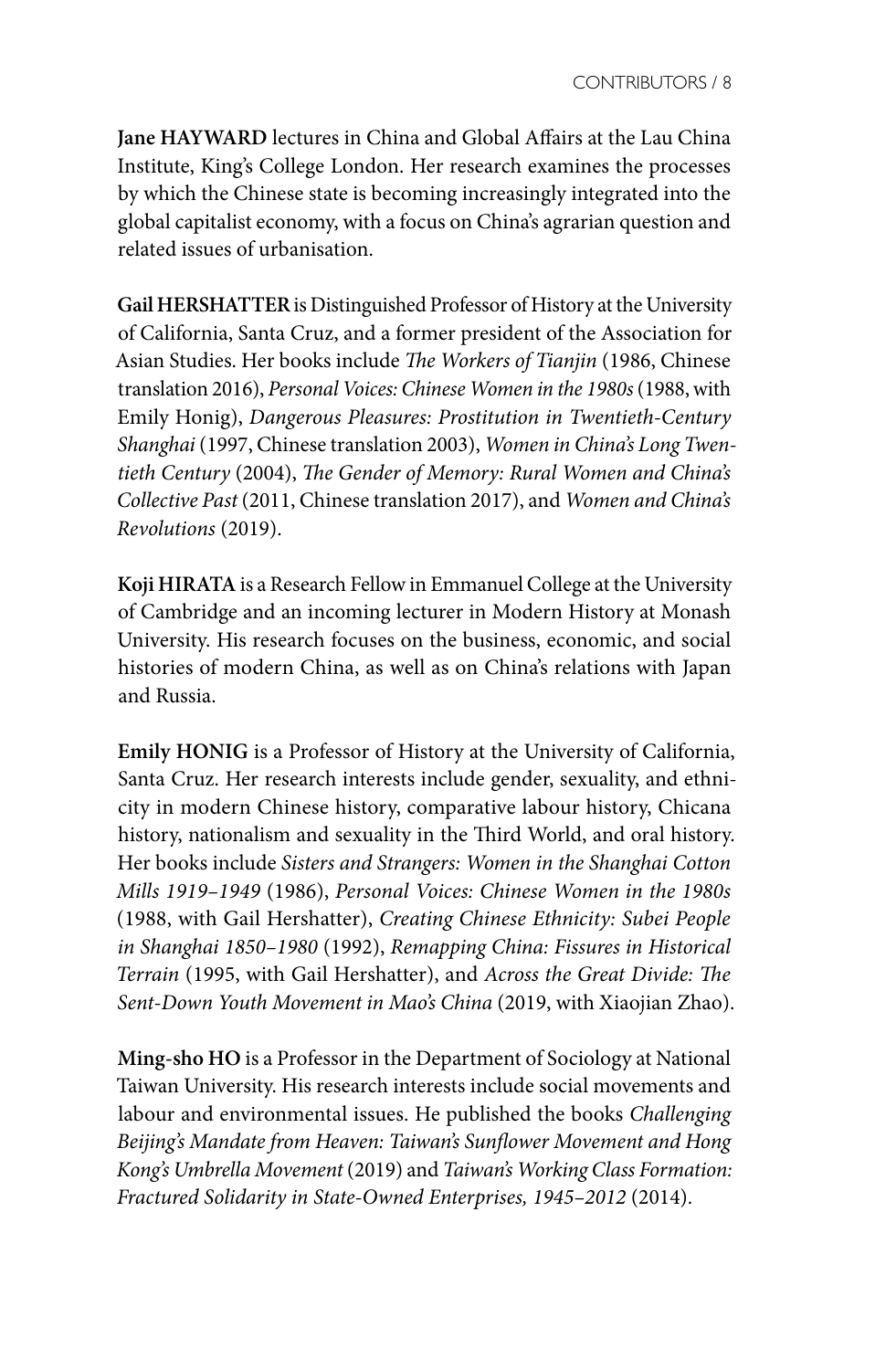**Joshua HOWARD** is the Croft Professor of History and International Studies at the University of Mississippi, where he has been teaching since 1999 after receiving a PhD in history from the University of California, Berkeley. His publications include *Workers at War: Labor in China's Arsenals, 1937–1953* (2004) and *Composing for the Revolution: Nie Er and China's Sonic Nationalism* (2020).

**Jude HOWELL** is a Professor of International Development at the London School of Economics (LSE). She is principal investigator of an Economic and Social Research Council (ESRC) research project on 'The Politics of Services Contracting to NGOs in China'. She was previously director of the ESRC Programme on Non-Governmental Public Action and former director of the Centre for Civil Society at LSE. She has written extensively on issues relating to labour, civil society, gender, and governance in China.

**HUANG Yu** is an Associate Professor of Anthropology at the Minzu University of China. Her research interests include science and technology studies, robotisation and industrial automation, labour studies, environmental anthropology, and agrarian change. Since 2015, she has engaged in a research project that explores how industrial automation and robotisation transform the contradictions between capital and labour in South China. She has published in *The China Journal*, *Globalizations*, *Science, Technology and Society*, *Agrarian South, Journal of Agrarian Change*, and *Modern China*.

**Elaine Sio-ieng HUI** is an Assistant Professor in the School of Labor and Employment Relations at Pennsylvania State University. She has published in peer-reviewed journals such as *Theory and Society*, *Human Relations*, the *British Journal of Industrial Relations*, *The China Quarterly*, the *Journal of Industrial Relations*, and the *Journal of Contemporary Asia*. Her research examines the role of the state and laws in labour relations, worker collective actions and their impact on institutional arrangements, labour-related civil society actors, and social welfare systems. She is the author of *Hegemonic Transformation: The State, Laws, and Labour Relations in Post-Socialist China* (2017).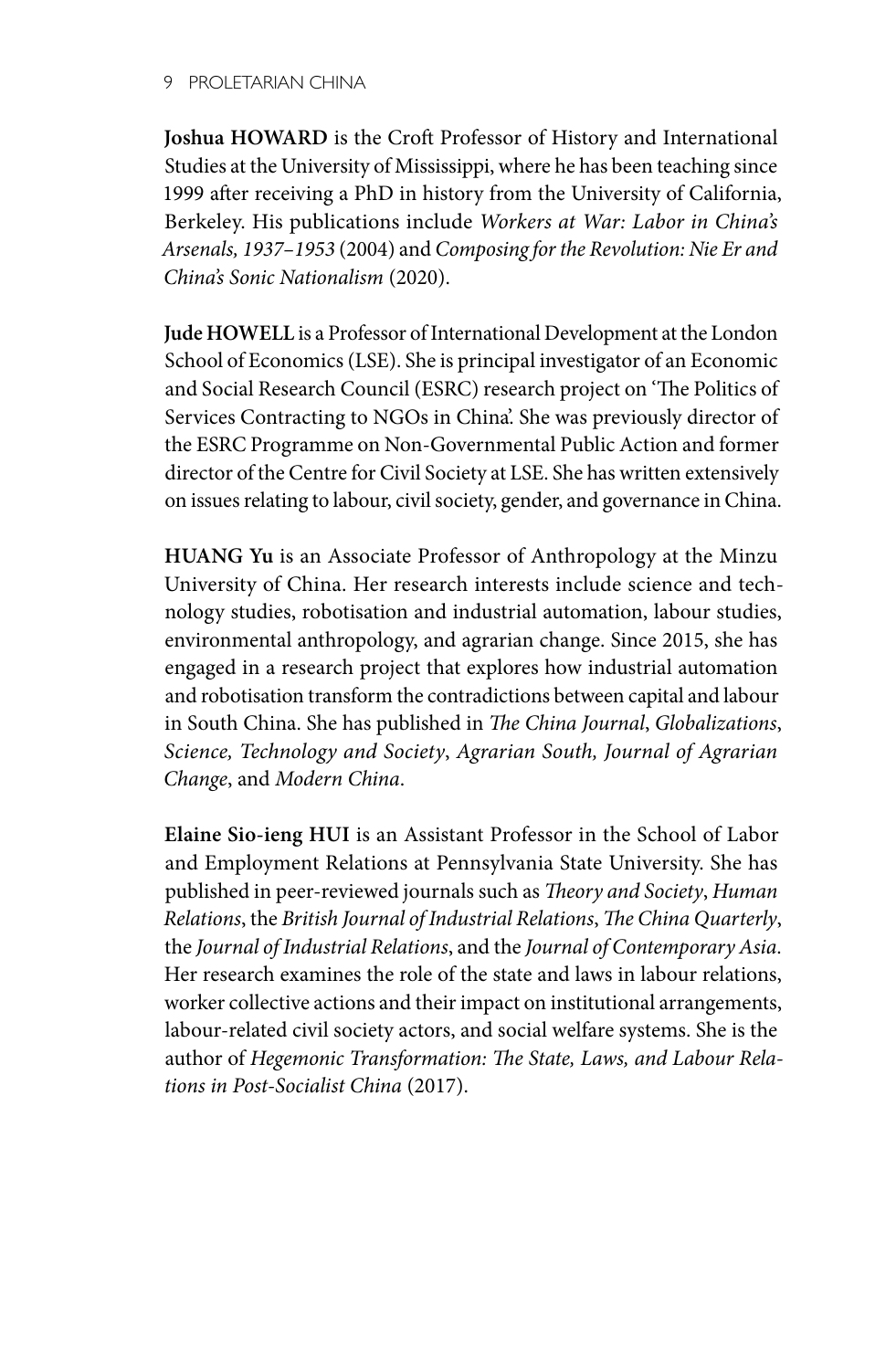**William HURST** is the Chong Hua Professor of Chinese Development in the Department of Politics and International Studies and Director of the Centre of Development Studies at the University of Cambridge. In addition to more than fifty articles, essays and book chapters, he is the author of *The Chinese Worker after Socialism* (2009) and *Ruling before the Law: The Politics of Legal Regimes in China and Indonesia* (2018) and editor or co-editor of four other books. His ongoing research examines the politics of land, development, and power contestation in mainland China, Taiwan, Indonesia, and Malaysia.

**Benjamin KINDLER** holds a PhD in Modern Chinese Literature from Columbia University. His dissertation, entitled 'Writing to the Rhythm of Labour: The Politics of Cultural Labour in the Chinese Revolution, 1942–1976', investigates the confluences between cultural production, political economy, and the problem of the writing subject in the socialist period. His work has been published in *Modern Chinese Literature and Culture*, the *Made in China Journal*, as well as other venues. He is currently preparing a new research project on the reinvention of the human sciences and the problem of the human in the post-socialist period.

**Fabio LANZA** is a Professor of Modern Chinese History in the Departments of History and East Asian Studies at the University of Arizona. He is the author of *Behind the Gate: Inventing Students in Beijing* (2010) and *The End of Concern: Maoist China, Activism, and Asian Studies* (2017). He is currently working on a research project on the urban commune movement in Beijing during the Great Leap Forward.

**Ching Kwan LEE** is a Professor of Sociology at the University of California, Los Angeles. She is the author of three multiple award-winning monographs on contemporary China's turn to capitalism: *Gender and the South China Miracle: Two Worlds of Factory Women* (1998), *Against the Law: Labor Protests in China's Rustbelt and Sunbelt* (2007), and *The Specter of Global China: Politics, Labor and Foreign Investment in Africa* (2017). Her latest co-edited books include *Take Back Our Future: An Eventful Political Sociology of the Hong Kong Umbrella Movement* (2019) and *The Social Question in the 21st Century: A Global View* (2019)*.*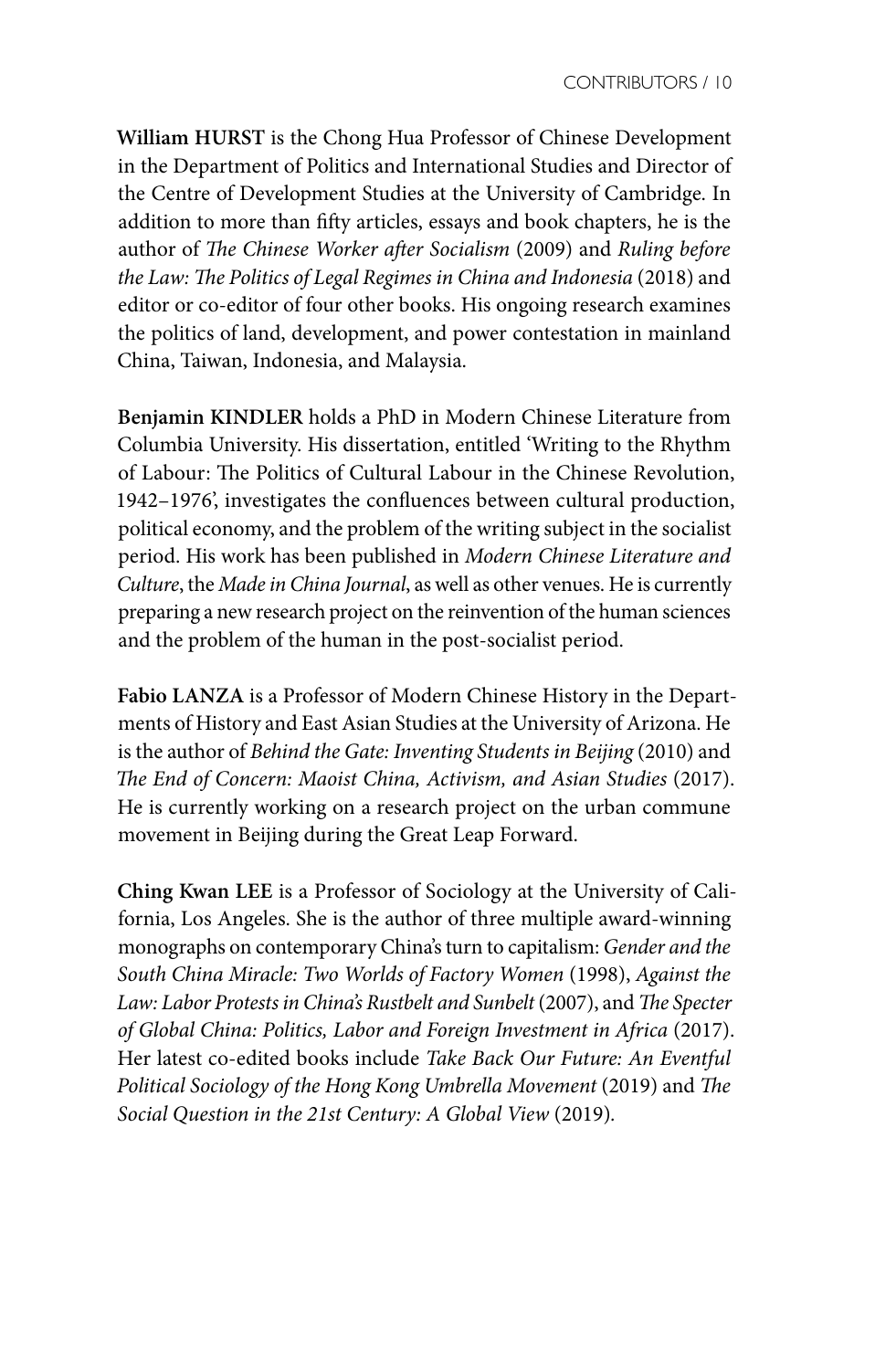**Seung-Joon LEE** is a historian and Associate Professor in the Department of History at the National University of Singapore. He is the author of *Gourmets in the Land of Famine: The Culture and Politics of Rice in Modern Canton* (2011). He is currently working on a book tentatively titled *Revolutions at the Canteens*, exploring labour and management, the politics of the working-class diet and food entitlement in twentieth-century China.

**Apo LEONG** arrived in Hong Kong from Macau in 1967. He first worked as a machine operator in a US electronics factory and then became a journalist specialising in labour for a Chinese newspaper. After that, he joined a labour nongovernmental organisation, the Hong Kong Christian Industrial Committee, as a labour organiser. In 1984, he co-founded the Hong Kong Trade Union Education Centre, which later became the Hong Kong Confederation of Trade Unions. In the 1990s, he was the executive director of the Asia Monitor Resource Centre, an NGO focusing on regional labour issues. He currently serves as the President of the Hong Kong Social Security Society and is an advisor to several labour NGOs in Hong Kong and mainland China.

**LIN Chun** is Professor of Comparative Politics at the London School of Economics and the author of *The British New Left* (1993), *The Transformation of Chinese Socialism* (2006), *Reflections on China's Reform Trajectory*  (2008, in Chinese), *China and Global Capitalism* (2013), and *Revolution and Counterrevolution in China* (2021); and co-editor of *Women: The Longest Revolution* (1997, in Chinese) and *Is Mao Really a Monster?*  (2009), among other volumes.

**Kevin LIN** is a Visiting Fellow at the Chinese University of Hong Kong. His research has analysed the employment relations of state-sector workers, the collective actions of rural migrant workers, state–society relations, and labour nongovernmental organisations in China. He is on the editorial board of the *Made in China Journal*.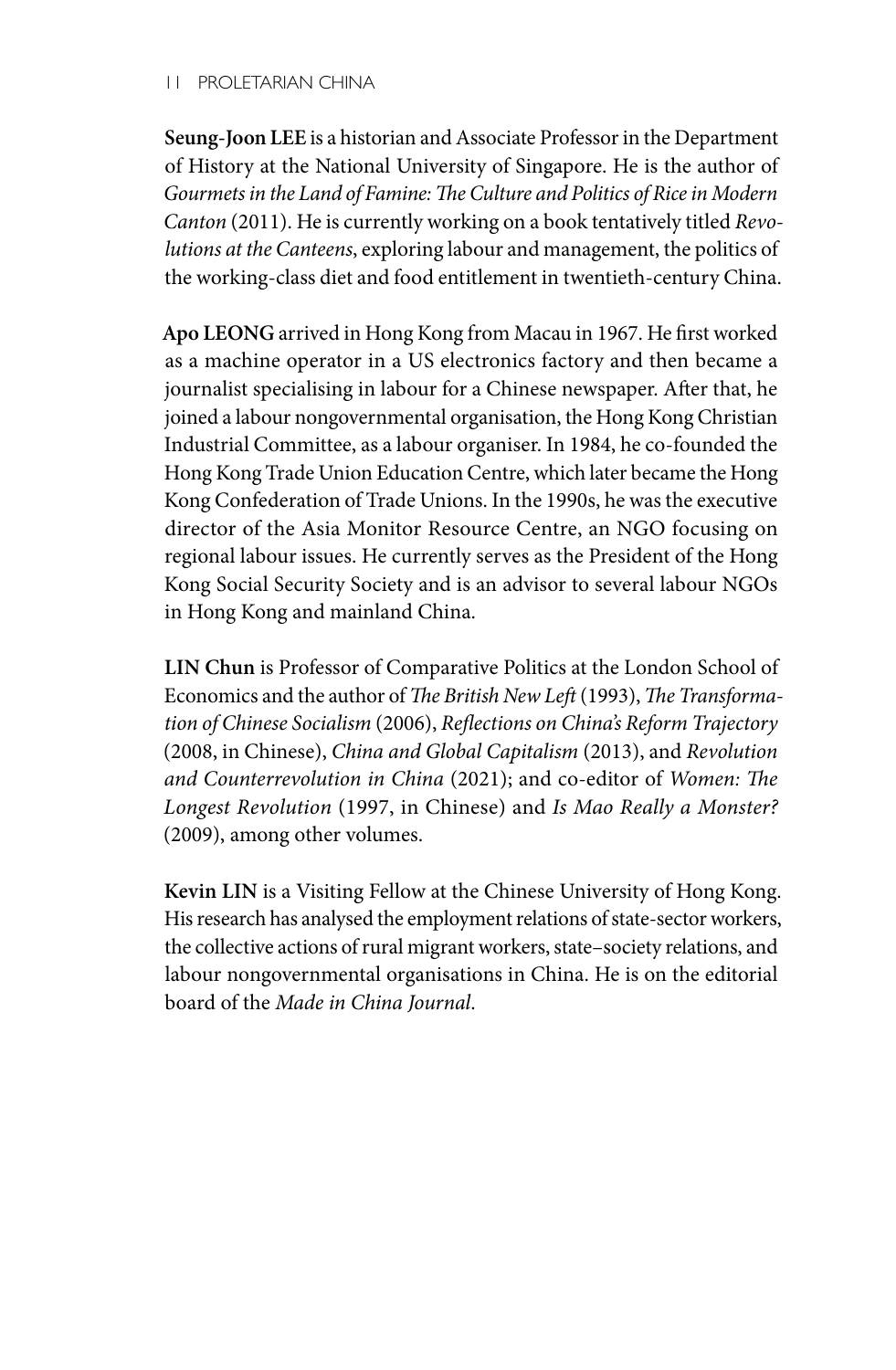**Ralph LITZINGER** is a Professor of Cultural Anthropology at Duke University. He is the author of *Other Chinas: The Yao and the Politics of National Belonging* (2000) and, more recently, with Carlos Rojas, *Ghost Protocol: Development and Displacement in Global China* (2016). His new research concerns digital labour and platform capitalism, human and post-human techno-imaginaries, and racial environmentalism. His most recent publication, with Fan Yang, is 'Eco-Media Events in China: From Yellow Eco-Peril to Media Materialism', in *Environmental Humanities* (May 2020).

**Yi-hung LIU** holds a PhD in American Studies from the University of Hawai`i at Mānoa. Her dissertation, 'Cold War in the Heartland: Transpacific Exchange and the Iowa Literary Programs' (2019), examines the Iowa Writers' Workshop and the International Writing Program against the backdrop of the Cold War and the Chinese Civil War. Her research aims to rethink and rework the concept of 'Cold War freedom' and how it has conditioned our ways of reading and writing literature as well as imagining political futures. She is now a Postdoctoral Fellow at Academia Sinica, Taipei.

**LU Yan** is a Professor of History at the University of New Hampshire. Her research interest focuses on transnational relations in East Asia and Chinese labour activism. She is author of *Re-Understanding Japan: Chinese Perspectives, 1895–1945* (2004) and *Crossed Paths: Labor Activism and Colonial Governance in Hong Kong, 1938–1958* (2019).

**Covell F. MEYSKENS** is an Assistant Professor of National Security Affairs at the Naval Postgraduate School in Monterey, California. His research focuses on security and development in modern China. With a PhD in History from the University of Chicago, he is the author of *Mao's Third Front: The Militarization of Cold War China* (2020). He is currently working on his second book, *The Three Gorges Dam: Building a Hydraulic Engine for China*. His work has been published in the *Nonproliferation Review*, *Cold War History*, *Twentieth Century China* and *positions: asia critique*.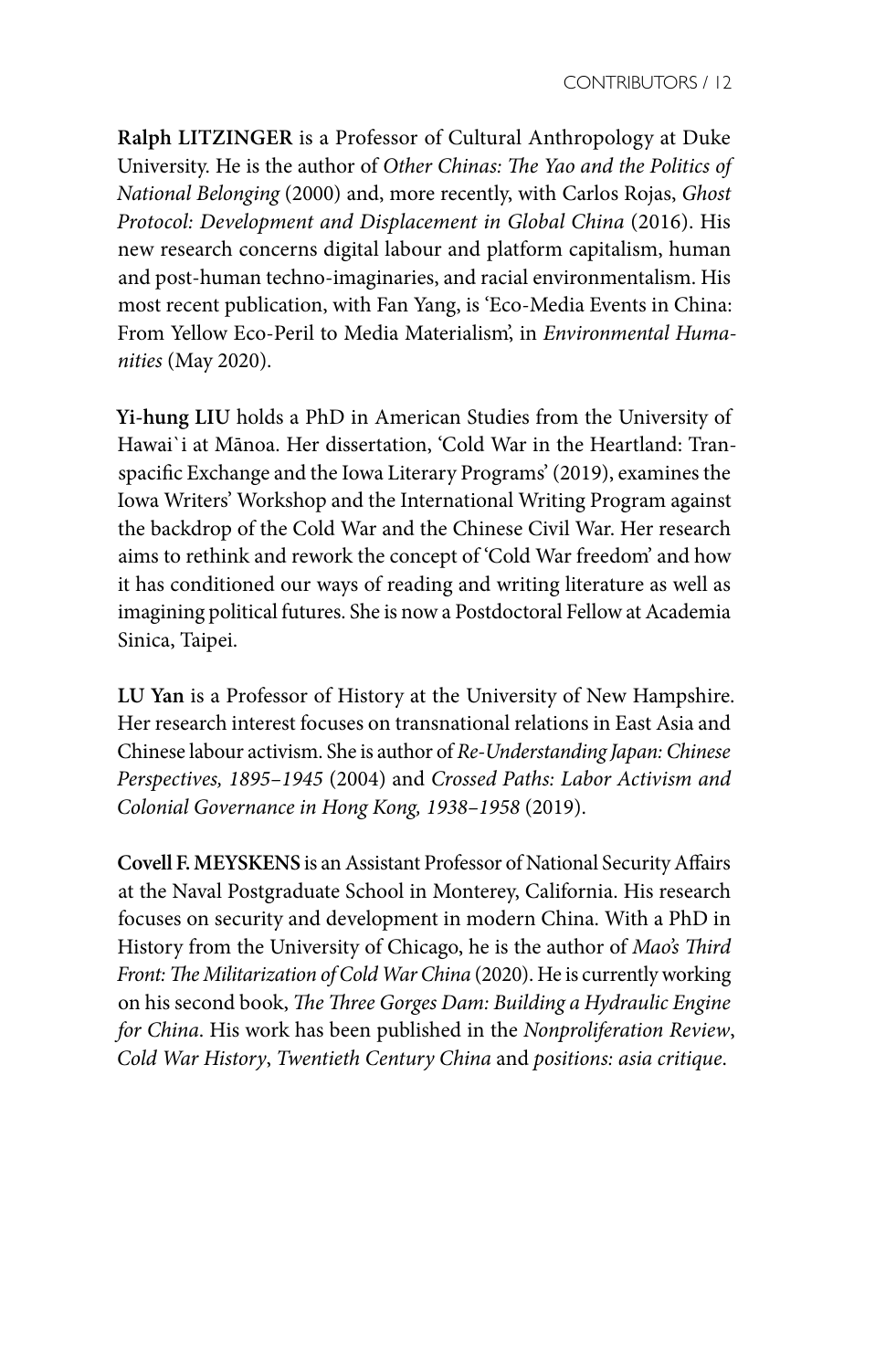**Yanping NI** is a recent graduate of the MA in East Asian Studies at Duke University. She worked as a Graduate Fellow in the Duke Ethnography Lab and as a research assistant in the Revaluing Care in the Global Economy network. Her research interests focus on medical issues in contemporary China, particularly in relation to political economy and social inequality. She joined the Department of Anthropology at Princeton University as a doctoral student in September 2021.

**Mary Ann O'DONNELL** is an independent artist-ethnographer and co-founder of the Handshake 302 Art Space in Shenzhen. Since 2005, she has been blogging at *Shenzhen Noted* (shenzhennoted.com). With Winnie Wong and Jonathan Bach, she co-edited the volume *Learning from Shenzhen* (2017).

**Elizabeth J. PERRY** is Henry Rosovsky Professor of Government at Harvard University and Director of the Harvard-Yenching Institute. She is the author or editor of more than twenty books on modern and contemporary Chinese history and politics. Her studies of Chinese labour include *Shanghai on Strike: The Politics of Chinese Labor* (1993); with Li Xun, *Proletarian Power: Shanghai in the Cultural Revolution* (1997); with Xiaobo Lu, *Danwei: The Changing Chinese Workplace in Historical and Comparative Perspective* (1997); *Patrolling the Revolution: Worker Militias, Citizenship and the Modern Chinese State* (2006); and *Anyuan: Mining China's Revolutionary Tradition* (2012).

**Andrea PIAZZAROLI LONGOBARDI** holds a PhD in History from the University of São Paulo and the University of Bologna. In her doctoral research, she studied the history of the Workers' University in the Chinese Cultural Revolution. In her Master's degree, she studied Sino-Iberian relations in the seventeenth and eighteenth centuries and how they shaped Iberian sacred ornaments and discourse.

**Junxi QIAN** is an Assistant Professor in the Department of Geography at the University of Hong Kong. He is a social and cultural geographer who works at the intersection of geography, urban studies, and cultural studies. His current research investigates indigenous development in Yunnan and Tibet, the cultural economies of technological innovation in Shenzhen, and entrepreneurial religious landscapes in China.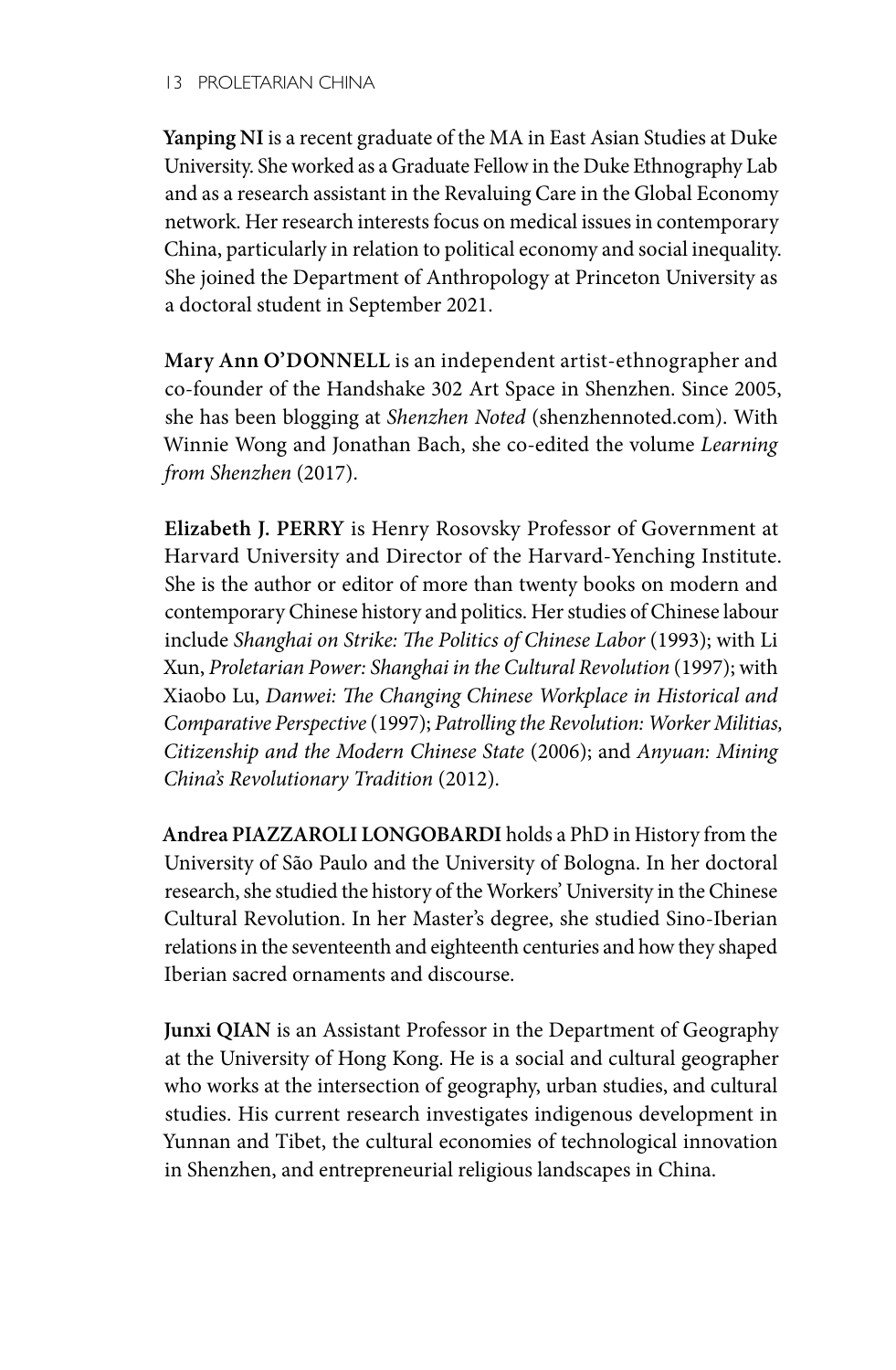**Carlos ROJAS** is a Professor of Modern Chinese Cultural Studies, Gender, Sexuality, and Feminist Studies, and Cinematic Arts at Duke University. He is the author, editor, and translator of numerous books, including *Homesickness: Culture, Contagion, and National Transformation in Modern China* (2015).

**Tony SAICH** is the Daewoo Professor of International Affairs and Director of the Ash Center for Democratic Governance and Innovation at the Harvard Kennedy School. His most recent publication is *From Rebel to Ruler: One Hundred Years of the Chinese Communist Party* (2021).

**Aminda SMITH** is Co-Director of the PRC History Group and an Associate Professor in the Department of History at Michigan State University. She specialises in the social and cultural history of Chinese communism, with a particular interest in the grassroots histories of political thought.

**Craig A. SMITH** is a lecturer in Translation Studies at the University of Melbourne's Asia Institute. He is the author of *Chinese Asianism: 1894– 1945* (2021) and co-editor of *Translating the Occupation: The Japanese Invasion of China, 1931–45* (2021). He graduated from Taiwan's National Chung Cheng University with an MA in Taiwan Literature in 2010 and acquired a PhD in East Asian History from the University of British Columbia in 2014.

**Steve (S.A.) SMITH** is an Emeritus Fellow at All Souls College, Oxford. He works on modern China, modern Russia and comparative communism. His most recent book is *Russia in Revolution: An Empire in Crisis, 1890 to 1928* (2017). He is currently writing a book on popular religion under Mao and has a volume of essays on the backburner that compares religion, superstition, and magic in the Soviet Union and the People's Republic of China. He is a board member and former editor of the journal *Past and Present*.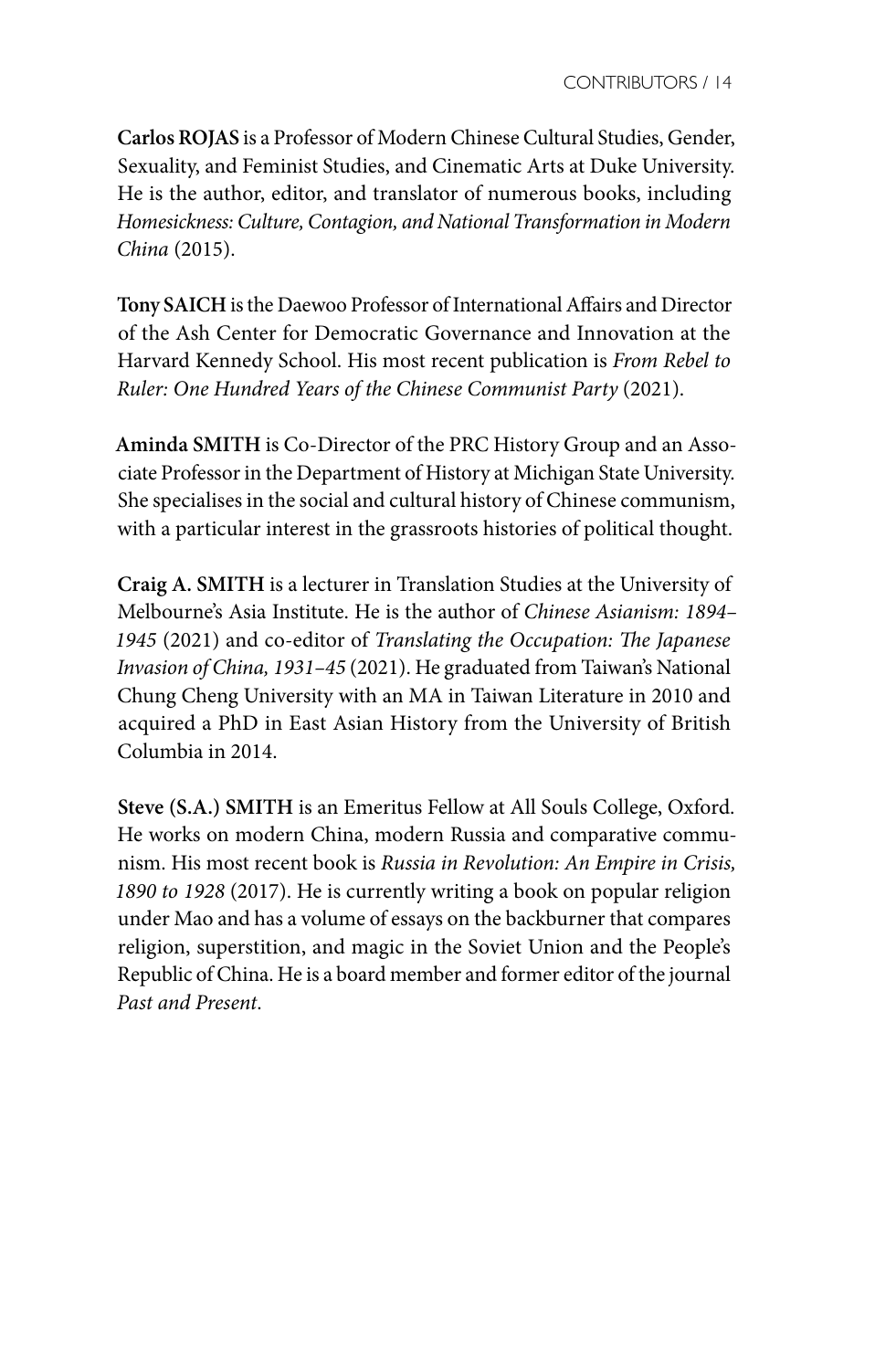**Dorothy J. SOLINGER** is Professor Emerita, Political Science, at the University of California, Irvine. Her seven books include *Poverty and Pacification* (2021), *Contesting Citizenship in Urban China* (1999), and *States' Gains, Labor's Losses* (2009). Her edited or co-edited books include *Polarized Cities* (2019) and *Socialism Vanquished, Socialism Challenged*  (2012). She was a visiting lecturer at the École des Hautes Études en Sciences Sociales, Paris; distinguished visiting professor at the Chinese University of Hong Kong; and visiting research professor in the East Asian Institute at the National University of Singapore; and taught by invitation at Stanford University and the University of Michigan.

**Christian SORACE** is an Assistant Professor of Political Science at Colorado College. He is the author of *Shaken Authority: China's Communist Party and the 2008 Sichuan Earthquake* (2017) and the co-editor of *Afterlives of Chinese Communism: Political Concepts from Mao to Xi* (2019). He writes at the intersection of political theory and comparative politics. His current research focuses on the crisis of democracy, air pollution, and urbanisation in Mongolia.

**Bo Ærenlund SØRENSEN** is Assistant Professor of China Studies at the University of Copenhagen. His research interests include contemporary Chinese society, modern Chinese history, labour studies, comparative literature, media and communication studies, digital humanities, and cognitive science.

**Wanning SUN** is Professor of Media and Communication Studies in the Faculty of Arts and Social Sciences at the University of Technology Sydney. She has been researching the cultural politics and intimate consequences of inequality in China for two decades and is possibly the first scholar to have published in English on *dagong* poetry. She is the author of *Subaltern China: Rural Migrants, Media and Cultural Practices* (2014).

**Malcolm THOMPSON** is a historian of China based in Vancouver, Canada. He holds a PhD from the University of British Columbia (UBC) and has taught there and at the University of Toronto. He has held postdoctoral fellowships at the Institute of Asian Research at UBC and at the Fairbank Center, Harvard University.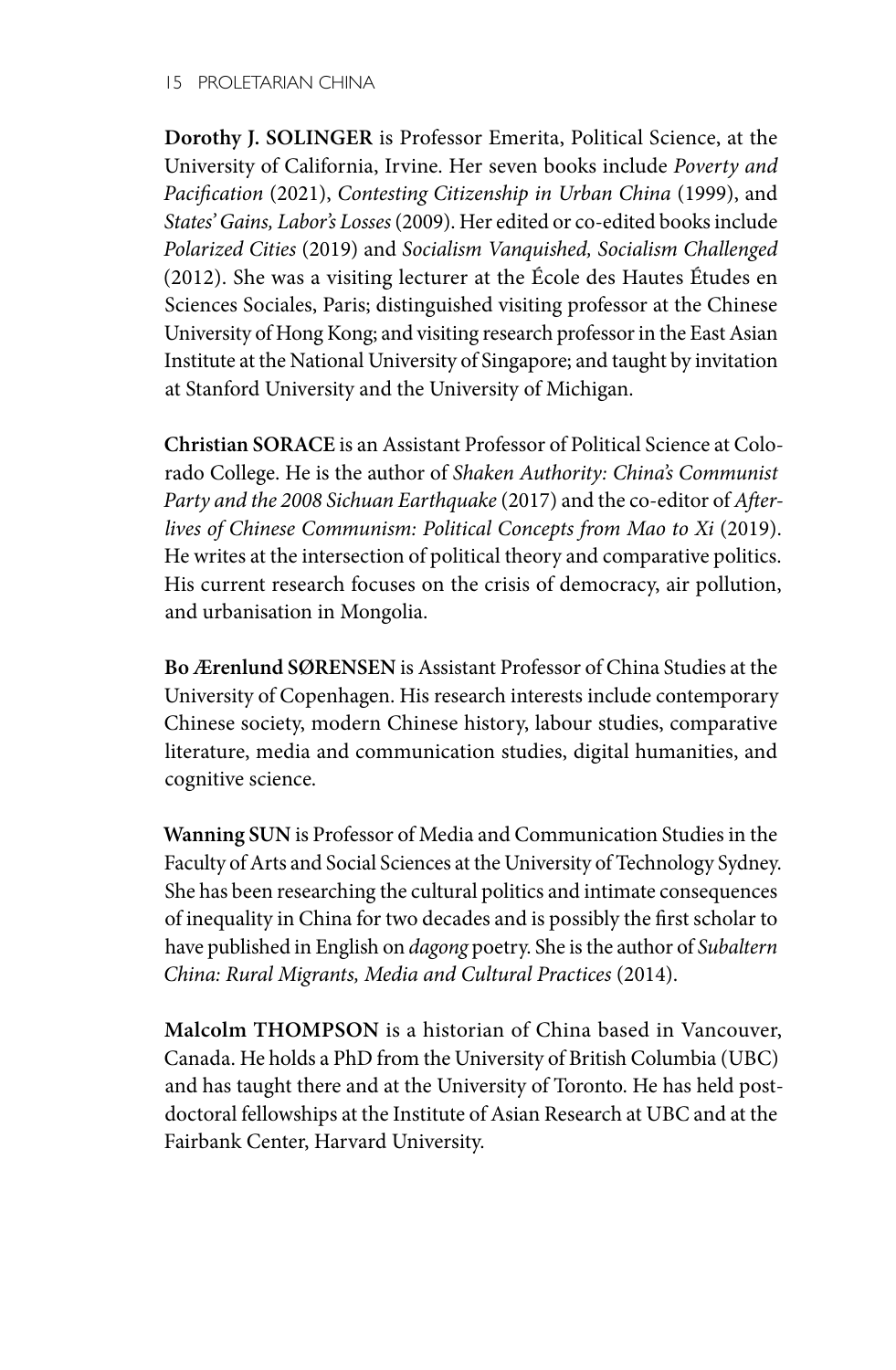**Patricia M. THORNTON** is an Associate Professor in the Department of Politics and International Relations at the University of Oxford and a Fellow of Merton College. She is the author of numerous articles in scholarly journals. She recently edited a special issue of *The China Quarterly*  to mark the centenary of the Chinese Communist Party. Her publications include *To Govern China: Evolving Practices of Power* (2017, with Vivienne Shue); *Red Shadows: Memories and Legacies of the Chinese Cultural Revolution* (2017, with Chris Berry and Sun Peidong); and *Disciplining the State: Virtue, Violence and State-Making in Modern China* (2007).

**Jonathan UNGER** is an Emeritus Professor at The Australian National University and co-editor (with Anita Chan and Ben Hillman) of *The China Journal*. His research interests include social stratification in China; rural Chinese social, political, and economic change; poverty alleviation and development; urbanisation; workers and factory life; Chinese nationalism; and Cultural Revolution history. He has published fifteen books, including *Education Under Mao: Class and Competition in Canton Schools* (1982), *The Transformation of Rural China* (2002), and, as co-author, *Chen Village: Revolution to Globalization* (2009).

**WANG Kan** is a Resident Research Fellow in the Institute of Labour Relations and Trade Union Studies at the China University of Labour Relations. He has a PhD in labour relations and labour law and was China Program Officer at the Beijing Unit of Oxfam. His research interests include the Chinese labour movement, labour and employment relations, as well as trade unions.

**Jake WERNER** is a historian of modern China and a Postdoctoral Research Fellow at Boston University's Global Development Policy Center. He is currently completing a book manuscript examining the rise of the masses as a form of social life in twentieth-century Shanghai, and is beginning research on the emergence of great power conflict between the United States and China following the 2008 financial crisis.

**John WILLIAMS** is an Associate Professor of History at Colorado College. He has published on the late imperial civil service examinations and the relationship between popular religion and Communist mobilisation in China in the 1920s. His current research focuses on the evolution of agricultural pest control methods in twentieth-century China.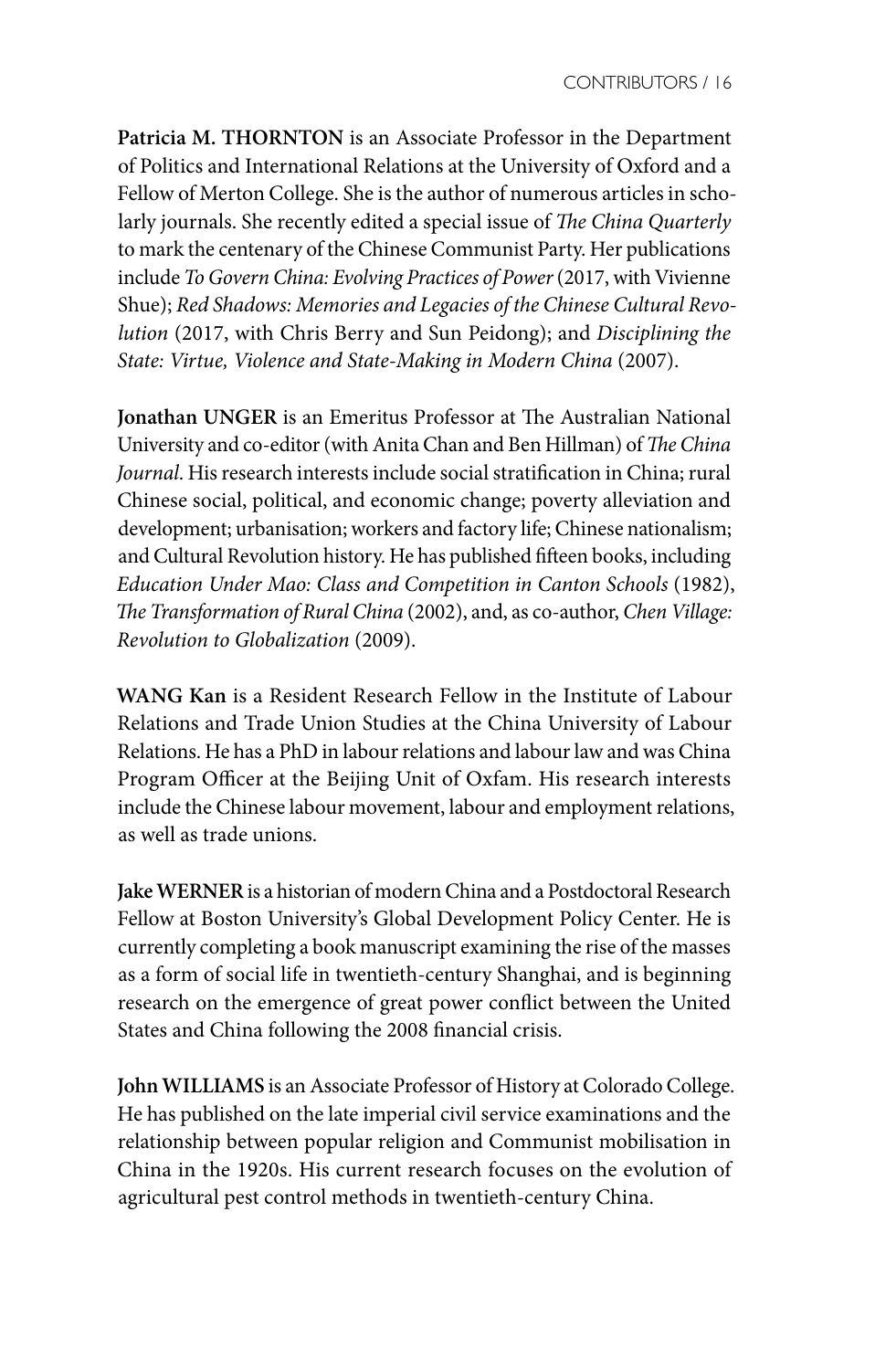**Jeanne L. WILSON** is Emeritus Professor of Political Science at Wheaton College in Norton, MA, and a Research Associate at the Davis Center for Russian and Eurasian Research at Harvard University. At the beginning of her career, she focused on Chinese labour issues, but subsequently has worked on comparing facets of Russian and Chinese foreign and domestic policy. She is especially interested in the diffusion effect of ideas in the post-communist region and the impact of national identity on domestic and foreign policy.

**Tim WRIGHT** is Honorary Research Fellow in the School of Humanities at the University of Western Australia, Emeritus Professor of Chinese Studies at the University of Sheffield, and Editor-in-Chief of the *Oxford Bibliographies in Chinese Studies*. His research focuses on modern Chinese economic history and the political economy of contemporary China. His most recent book is *The Political Economy of the Chinese Coal Industry: Black Gold and Blood-Stained Coal* (2012), and he has an article forthcoming in *The China Quarterly* on the recent improvement in China's coal industry safety.

**XU Guoqi** is Kerry Group Professor of Globalisation History at the University of Hong Kong. He received his doctoral degree in history from Harvard University and has published widely in both Chinese and English. He is the author of several books, including *Asia and the Great War: A Shared History* (2017); *Chinese and Americans: A Shared History* (2014); *Strangers on the Western Front: Chinese Workers in the Great War* (2014); *Olympic Dreams: China and Sports, 1895–*2008 (2008); and *China and the Great War: China's Pursuit of a New National Identity and Internationalization* (2005). He has just finished a new book titled *The Idea of China?*, which is under contract with Harvard University Press.

**Ray YEP** is a Professor of Politics in the Department of Public Policy at City University of Hong Kong. He completed his PhD in Politics at the University of Oxford and has written extensively on the politics and colonial history of Hong Kong and the political economy of reforms in China. His latest publications include the *Routledge Handbook of Contemporary Hong Kong* (2019) and the *Handbook on Urban Development in China* (2019).